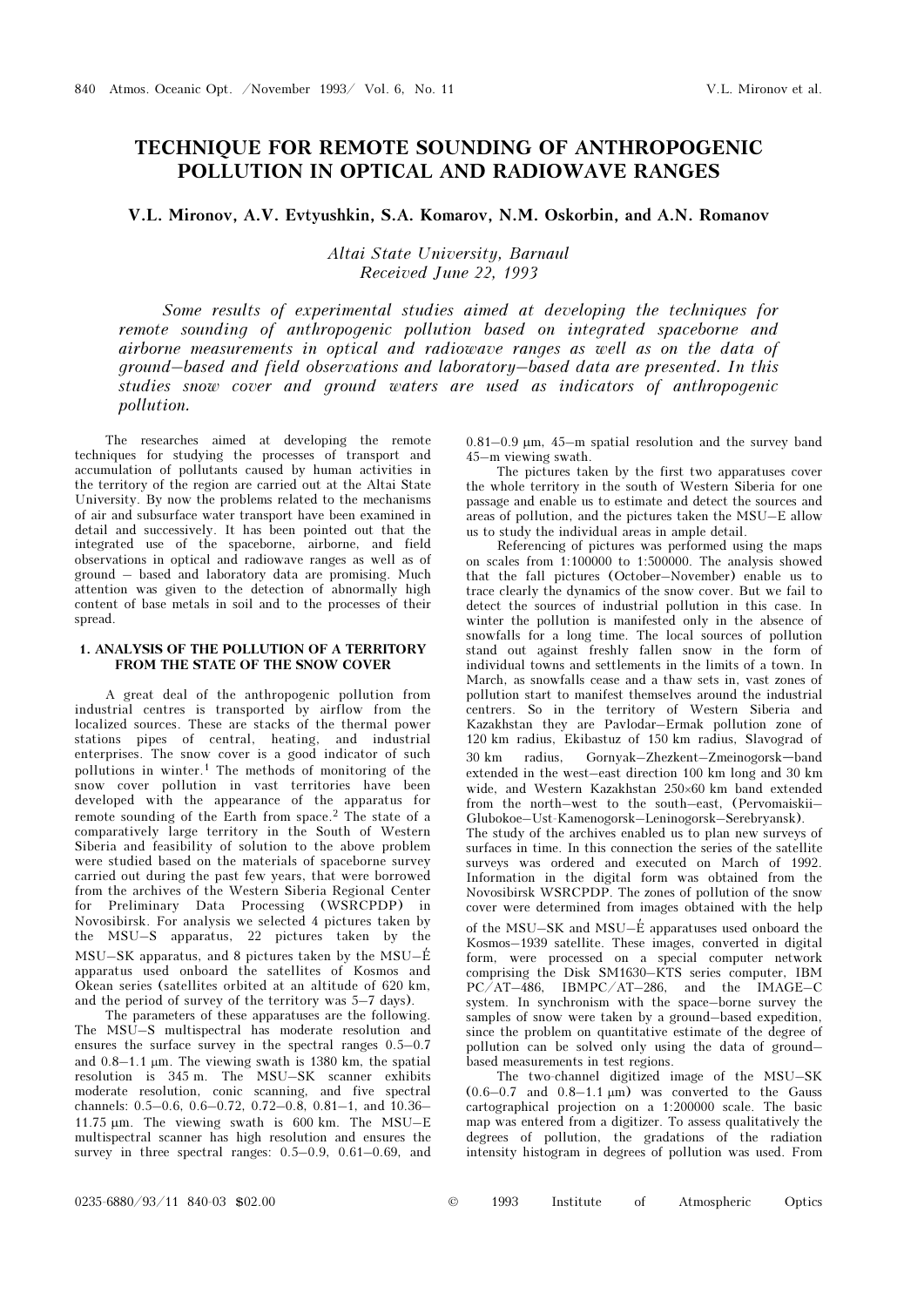the data of ground–based expedition obtained for test regions we derived the regression equation for the amount of solid sediment and the radiation intensity channels 2 and 4 of the MSU–SK. One of the results of data processing was the matrix printout of the schematic maps of pollution.

The routine survey in three spectral ranges was executed with the MSU–E scanner on March 5, 22, and 24 of 1992. The southern regions of Altai Krai and the adjacent Kazakhstan territories were to be inspected. Of special interest were the smoke plumes over of Gornyak in the Loktev Dictrict of Altai Krai and over Zhezkent of the Semipalatinsk Region of Kazakhstan. On the snow cover the smoke plumes for the directions of wind corresponding to the period from the last snowfall to the instant of survey moment were "left an imprints". On the matrix printouts of a monitor on a 1:140000 scale the images of pollution of the snow cover, photographed on March 24, 1992 around Gornyak and Zhezkent, were seen. The theory and experiment showed that the concentration of pollutants in the territory was very nonuniform. So the anthropogenic pollution from large enterprises was accumulated in different directions depending on the wind-rose. In addition a maximum of concentration of pollutants was observed at some distance from a local source depending on the stack height and the wind velocity. The dependence of concentration of pollutants on the depth of the snow cover was also nonuniform. The radiation intensity of a pixel recorded from a satellite was averaged not only over the specific area but also over the depth. This statement is based on the fact that soil illumination affected surveying from space when the depth of the snow cover was smaller than 30 cm. The average depth of the snow cover on the Altai plains was 30–40 cm.

In collaboration with the Scientific–Production Company "Taifun" we organized the ground–based expedition to take the snow samples along the route Ust-Kamenogorsk–Gornyak–Zmeinogorsk–Rubtsovsk. We choose the sites for sampling from the archive satellite pictures with allowance for the wind–rose. The samples of snow were subjected to an analysis on the content of base metals at the Scientific–Production Company "Taifun". The data obtained were used for the construction of isolines of concentrations of a number of chemical elements exhibiting high pairwize coefficients of correlation with solid sediment. The coordinate grid was bounded by the region of Rubtsovsk–Zmeinogorsk–Zhezkent. We interpolated these data into the whole area by the spline-approximation method with quadratic splines specified over the irregular grid. We constructed the isolines of the generalized index of pollution for the anthropogenic components (copper, zinc, arsenic, lead, and barium) and terrigenous components (manganese, yttrium, strontium, and iron). The places of barium accumulation were identified in the isolines near Gornyak and Zmeinogorsk. An ore being mined in Karamyshevo and waste of ore from the Gornyak Ore– Dressing Integrated Plant are the possible sources of barium. Thus the sources of anthropogenic pollution of the snow cover at the regional level were identified from the satellite digital scanner images. At the local level an area influenced by industrial enterprises of Gornyak and Zhezkent was determined. From the data of the snow measuring survey we constructed the maps of pollution of the underlying surface by base metals. The generalized index of pollution unables us to identify the area of pollution of the snow cover extended in the north–east direction from Zhezkent to Zmeinogorsk. This region was identified from the pictures taken by the MSU–SK in late fall as the most polluted in Altai Krai.

# 2. REMOTE MONITORING OF SEEPING AND FLOODING OF A TERRITORY NEAR INDUSTRIAL **SETTLERS**

In some cases a severe ecological situation occurs in the region of industrial settlers of the ore – dressing industry. As a result of seeping and lifting of the ground water level, harmful substances produced in technological cycle are carried out together with water not only in populated territories, but also in large cultivated territories.

To interpret the hydrological situation we propose the method combining a seasonal spaceborne scanner survey and an airborne serial superhigh–frequency radiometry of the inspected territory. Using such an approach one can monitor the moisture of surface soil as well as solve more complicated problems on remote identification of zones of seeping and on determination of the level of ground waters.<sup>3,4,5</sup>

The given approach was experimentally substantiated and developed at our polygon. The area of 4384 hectares selected for this purpose was the dry-farming land situated in the south-west of the Altai Krai in at the flood plain of the river Alei. The soil consisted of southern chernozem and chernozem solonetz. In this territory we investigated the composition of soil and its moisture regime in detail. A contact method (VNP–1 moisture meter) was used to measure the soil moisture in a number of control points.

We conducted the spaceborne survey of the given territory by the MSU–E scanner used onboard the Cosmos-1939 satellite. The region with enhanced surface moisture were identified by the brightness of images. This enabled us to use these pictures for optimal design of the route airborne measurements with the aim to analyze the surface moisture in detail. We also measured the radiation temperatures from onboard the AN–2 aircraft with superhigh–frequency radiometers at wavelengths of 18, 21, 27, and 50 cm along the routes passing over the nonuniform region chosen with regard to the satellite images. The values of radiation temperatures were interpreted in terms of moisture of the arable layer of soil. To do this we made the measured the complex permittivity of soil samples taken brom the test territory in laboratory conditions with the help of a bridge– type setup and plotted regression dependences.4 We obtained good agreement of the results of measurements in control points with the ground–based measurements. Investigation and comparison of the scanner and radiometer signals received along the same route showed correlation between the moisture characteristics of the given dependences.

After that the values of radiation temperatures obtained by means of radiometric measurements were interpreted in terms of the average moisture of the arable layer of soil. Further they were interpolated into the whole area by the net-point method<sup>6</sup> and registered with the base map and satellite scanner image. By means of computer processing we constructed the schematic map of the moisture characteristics of these areas. We obtained good agreement with the ground–based measurements. Using the developed approach we worked at photographic mapping of hydrological situation and at determination of the level of ground waters near settlers of the Gornyak Ore–Dressing Integrated Plant. To do this we at first prepared the base map on a 1:50000 scale using a digitizer. The scanner multispectral spaceborne survey allowed us to acquire route information in digital form, which was suitable for subsequent processing on a computer. We converted the data obtained in the third channal of the  $MSU-\dot{E}$ ,